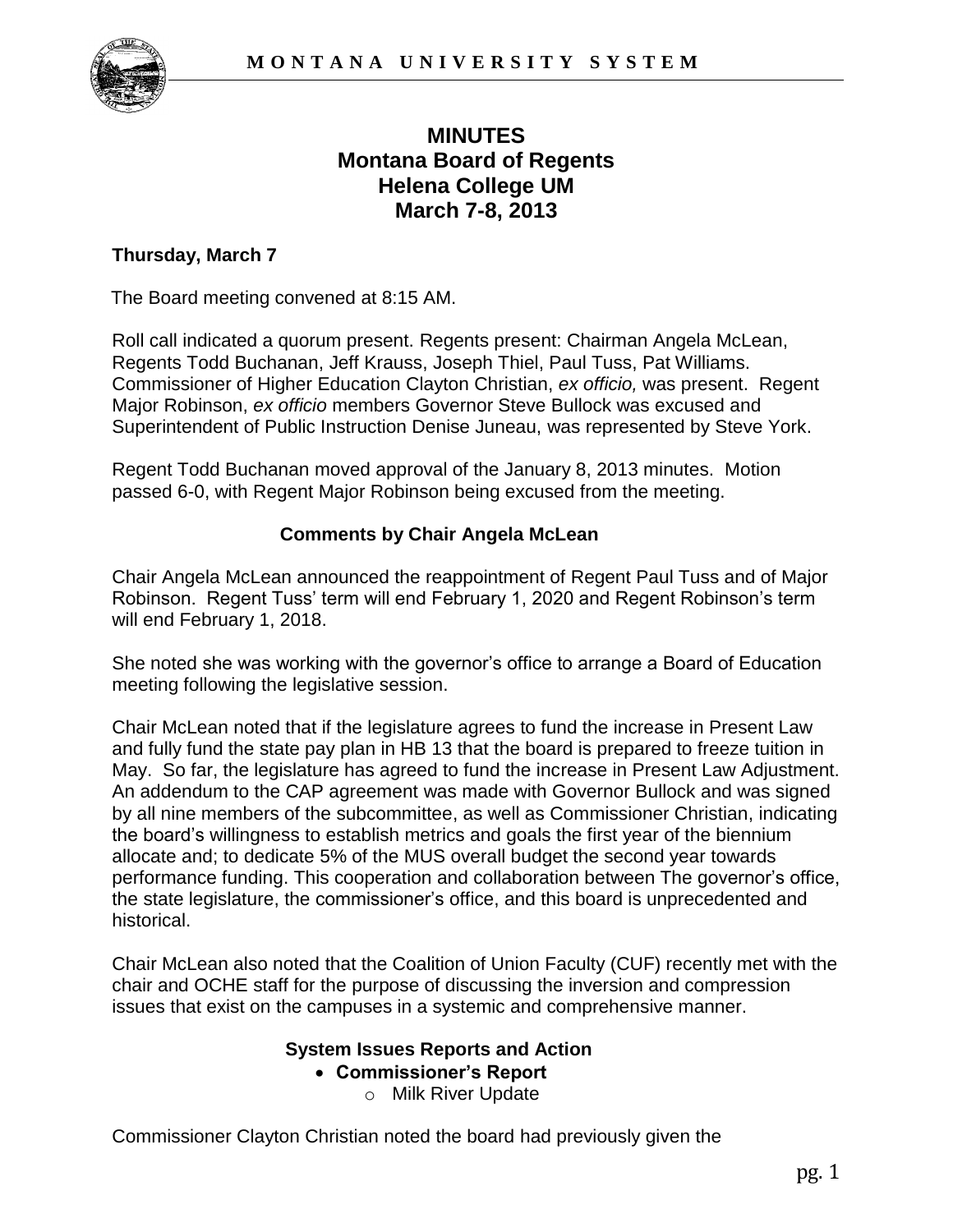

commissioner and President Royce Engstrom authority to proceed with purchasing research and paleontological rights on the Milk River Ranch if it was determined that it was good of the students, good for research, and good for the system as a whole in terms of making financial sense. After significant consideration, the commissioner and President Engstrom do not believe it is in the best interest of the students or the system to proceed at this time. Commissioner Christian stated that he and President Engstrom are relinquishing the authority from the BOR to proceed and that they will not be seeking funds to move forward. He noted that it is also difficult to value or assess archeological and paleontological rights. Because of the decision to not proceed, the funds are no longer held for this purpose and have since been designated for EPSCoR match funds.

Regent Pat Williams urged the commissioner and chair to reconsider the decision. He voiced concern that the opportunity would not arise again.

Regent Jeff Krauss expressed concerns that purchasing lands for these purposes would set a bad precedent.

Regent Paul Tuss noted that since the land is now owned by the State of Montana, through the Department of Fish, Wildlife, and Parks, perhaps there would still be opportunities in the future for Montana students to use the property for research purposes.

# **Legislative Update**

Commissioner Christian gave an update on bills the MUS (Montana University System) is closely involved with in the legislative process, including:

- HB 2 General Appropriations Act
- HB 5 Long Range Building Appropriations
- HB 14 Bonding Program
- HB 13 State Employee Pay Plan

He explained that the CAP (College Affordability Plan) agreement has been signed and is now in effect. Commissioner Christian noted the CAP is essentially a commitment from the Montana University System; if the legislature fully funds present-law adjustments and the Pay Plan, then the BOR would be willing to freeze tuition for two years. He stressed that this is a high priority of the board. He also noted that to freeze tuition without the full funding in both areas would be extremely difficult to do.

Commissioner Christian reported that an addendum to the CAP was also signed by all members of the Education Subcommittee, Governor Steve Bullock, and the commissioner. The addendum is a commitment by the MUS to incorporate a performance funding component into the allocation model that is used for the disbursement of funds to the individual educational units. He noted that the commissioner's office and the MUS will be working toward greater accountability.

# **College Affordability Plan Update**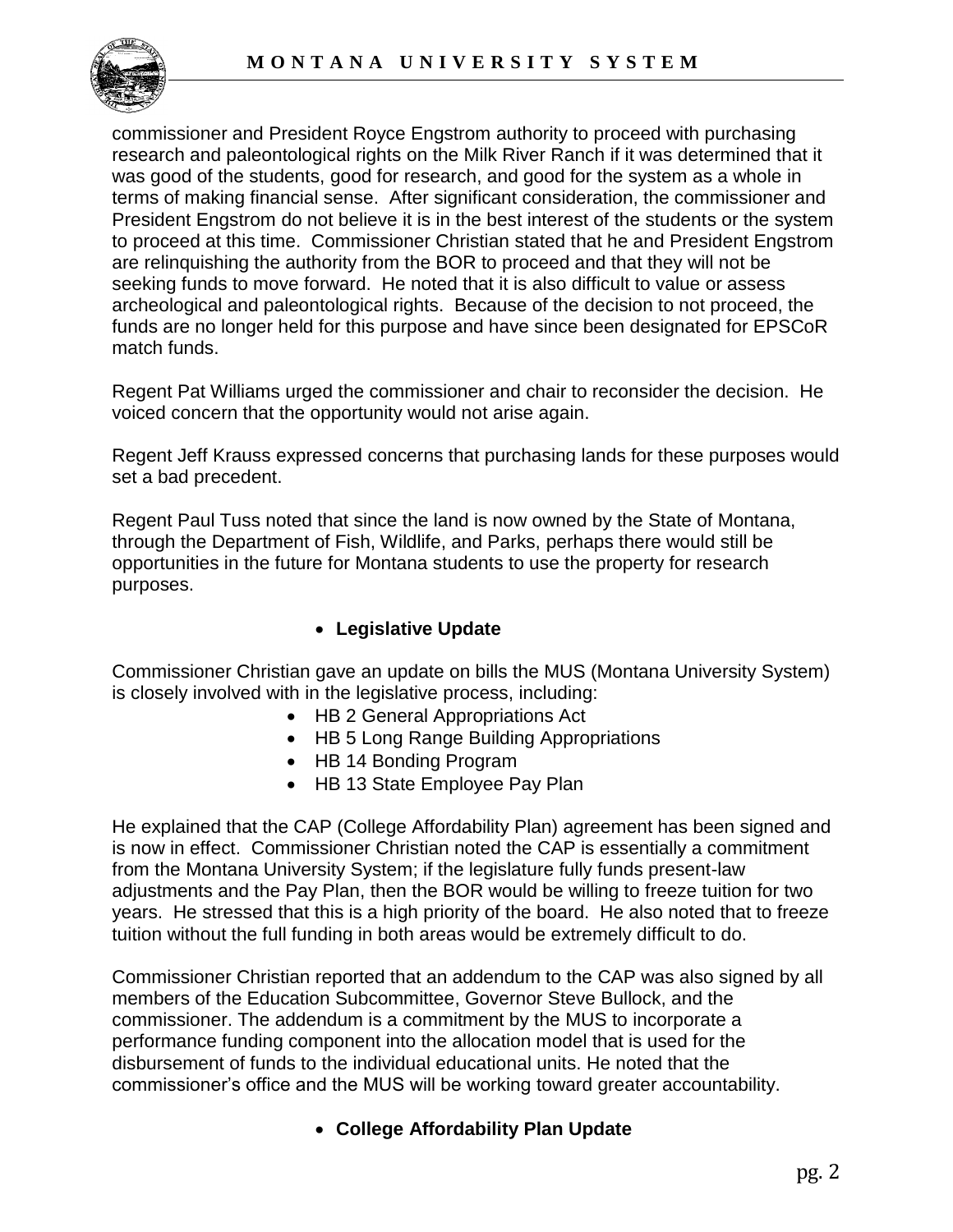

- CAP Agreement | CAP Addendum
- $\checkmark$  Performance Funding
- CAP Resolution

Associate Commissioner Tyler Trevor gave a presentation on performance funding in the Montana University System, which is a high priority of the MUS. He noted the interest of Governor Bullock in increasing the population in Montana with higher education credentials. The College Affordability Plan is the driving force to increasing the percentage of the population with a higher education credential that can be used in the workforce to assure the students can participate competitively statewide as well as nationwide.

He noted that Complete College America also embraces performance based funding, as does SJ 13, "Request MUS to Study College Completion", sponsored by Senator Taylor Brown.

Associate Commissioner Trevor noted the MUS will set specific goals and develop a state action plan to increase college completions, shifting to performance based funding, reducing time-to-degree, and transforming remediation. He said national best practices will be examined when designing the performance funding models. He noted the process will include campus representation and regents and that a model will be brought to the May BOR meeting. He reminded the board that funding to the MUS is based on making progress in these areas.

Regent Joe Thiel offered to participate in the process and noted the process needs to be inclusive. He said goals need to be set that will drive the metrics and recommended taking a comprehensive look at the MUS Strategic Plan as part of the process. He noted the MUS Strategic Plan needs to be more strategic and less descriptive.

Regent Jeff Krauss cautioned that performance based funding cannot take the place of formula based funding. He reminded the board that the goal was not to simply move more people through the pipeline, but to also get more participation from low income and first generation college-going students.

Regent Todd Buchanan noted his support of performance based funding and that this is an opportunity to use an incentivizing approach. He stressed the importance of keeping the model simple.

Jeff Wrens, MSU faculty representative, noted that faculty have some concerns pertaining to possible additional work and responsibilities.

Chair McLean noted her preference that the plans also address compression and inversion issues, as well as under-served students, and cautioned everyone to be cognizant of unintended consequences throughout the process.

Presidents Royce Engstrom, UM, and Waded Cruzado, MSU, pledged the full commitment of their affiliated campuses to be active, willing and enthusiastic participants in the performance based funding discussions and plans.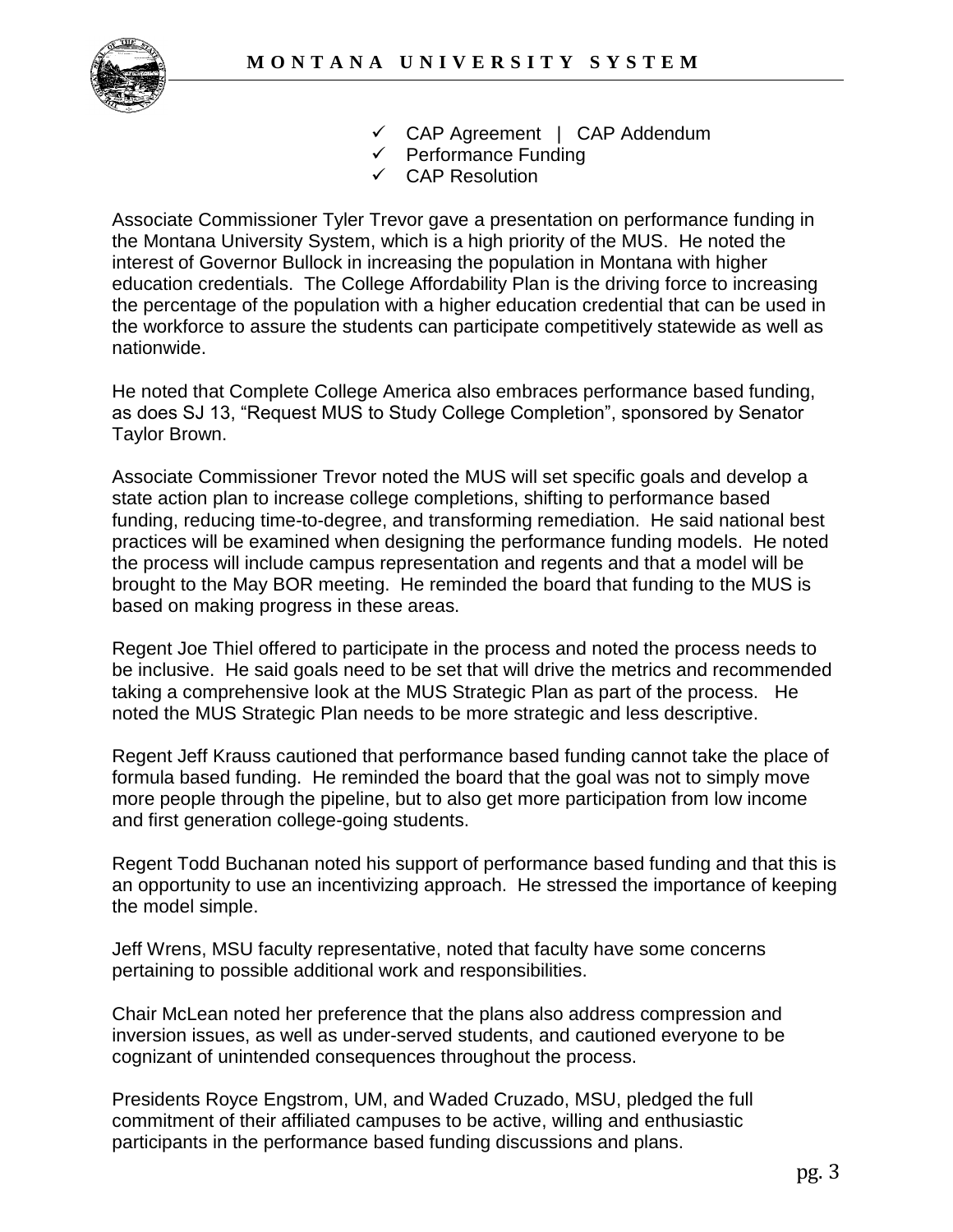

Regent Pat Williams spoke in support of performance based funding and the inclusion of faculty in the process.

Associate Commissioner Trevor noted that these are additional funds, in addition to the regular budget, to be used as incentives.

Regent Paul Tuss moved to affirm the CAP resolution. Motion passed 6-0.

**System Initiatives** 

Commissioner Christian commented on system legislative initiatives, including:

- Universal enrollment
- Five additional WWAMI (a cooperative program of the University of Washington School of Medicine and the states of Wyoming, Alaska, Montana and Idaho) slots
- Veterans success
- Workforce development and two-year education
- Veterinary medicine  $-1<sup>st</sup>$  year at MSU-Bozeman
	- **Long Range Building Projects (LRBP)**

Commissioner Christian noted the progress of the MUS LRBP projects in the legislative session, expressed appreciation for legislative support of these projects, and reported that while the process was going well to date, was not yet complete.

#### **ADMINISTRATIVE, BUDGET AND AUDIT OVERSIGHT COMMITTEE**

#### **ACTION**

a. Operating Agreement Between MT Tech and MT Tech Foundation; MT Tech *ITEM 158-1502-R0113* 

Chancellor Donald Blackketter noted this agreement would authorize MT Tech to enter into a new agreement with the MT Tech Foundation.

b. Alumni Coliseum Lease Authorization; MT Tech *ITEM 158-1503-R0313* 

Chancellor Blackketter explained that this item grants MT Tech the authority to lease the Alumni Coliseum to the MT Tech Foundation for the time needed to install artificial turf. He clarified that private funds have been raised and no appropriated funds will allocated to this project.

c. Stadium Paving Project; MSU-Bozeman *ITEM 158-2007-R0313*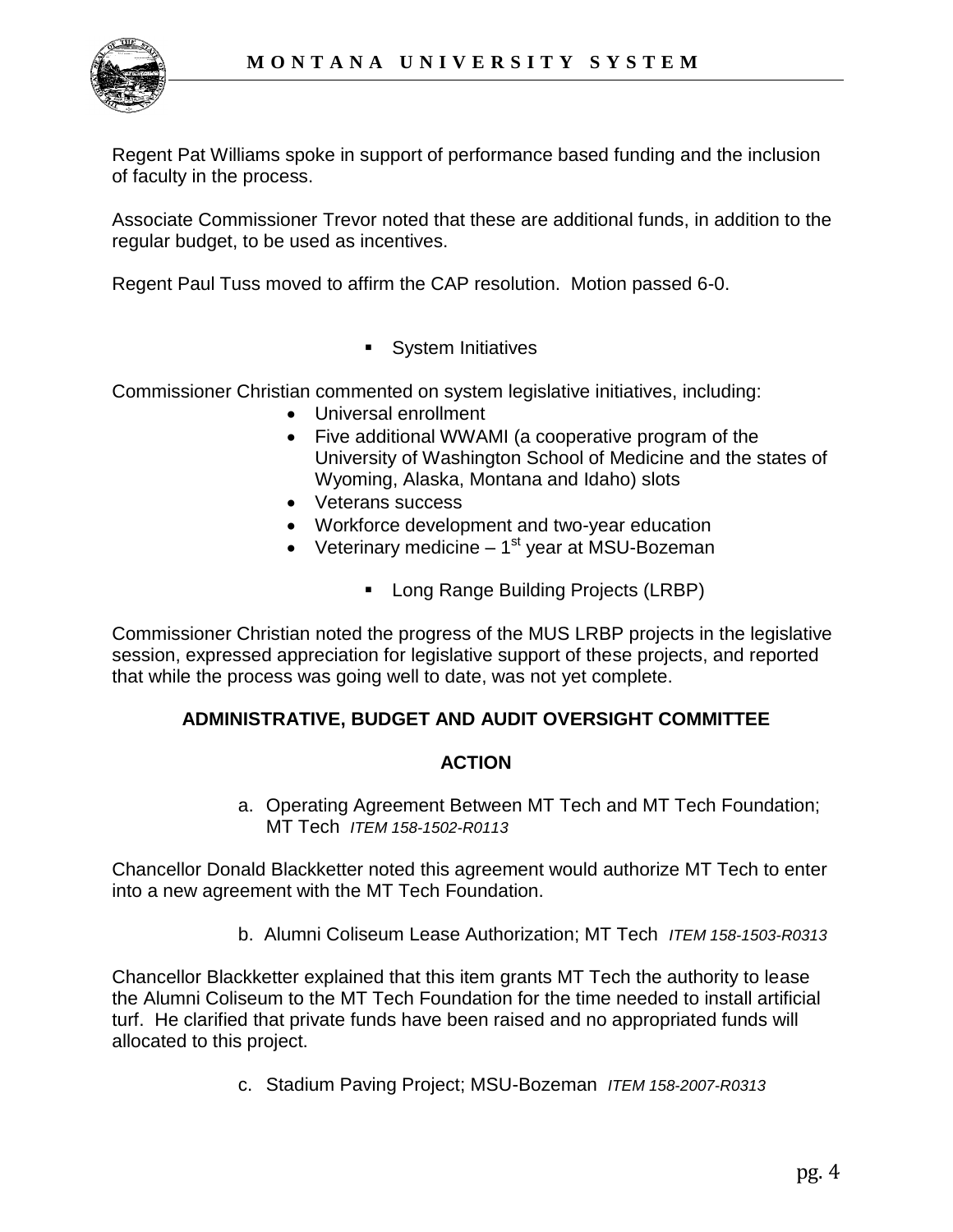

Vice President of Administration and Finance Terry Leist, MSU-Bozeman, noted the item seeks approval for leasing stadium property to the MSU Foundation. He reported that no student fees will be used, project construction will not take place until all funding is in place.

> d. BOR Policy 970.1 Revision Biennial Allocation of State Funds; OCHE *ITEM 158-101-R0313*

Deputy Commissioner Mick Robinson explained that the item focused on state appropriated allocations and noted that line-item funding in HB 2 will be allocated accordingly. He noted that there the special distribution items that need to be removed from the lump before the allocations are made. Deputy Commissioner Robinson noted that item "g" in the document contains general language regarding performance based funding. The allocations would be grants to the University of Montana and Montana State University for each president to then determine the allocation for each of the affiliated campuses.

Commissioner Christian noted the intent of this new policy is to provide funding information to the educational units and the campuses would, therefore, know what they are following, what to expect, and what amounts they base their plans on. He emphasized the policy states the allocation process would phase in changes in allocations over a three-year period.

> e. Authorization to Name the College of Business and the New College of Business Building; MSU-Bozeman *ITEM 158-2005-R0313*

President Cruzado noted that the students are in support of naming the College of Business Building the Jake Jabs College of Business and Entrepreneurship. The item also proposes the new College of Business be named Jabs Hall.

> f. Building Naming – Eloise Cobell Land and Culture Institute; UM-Missoula *ITEM 158-1007-R0313*

UM-Missoula President Engstrom requested authority to name the basement of the Payne Family Native American Center the Elouise Cobell Land and Culture Institute. He noted that the Terry Payne family requested this naming.

> g. Building Renaming – Change Name of Fine Art Annex to Emerick Art Studio; UM Western *ITEM 159-1601-R0313*

Chancellor Dick Storey requested authority to change the name of the Fine Arts Annex to Emerick Art Studio in recognition of a major contributor.

> h. Approval to Grant Easement to NorthWestern Energy; MT Tech *ITEM 158-1505-R0313*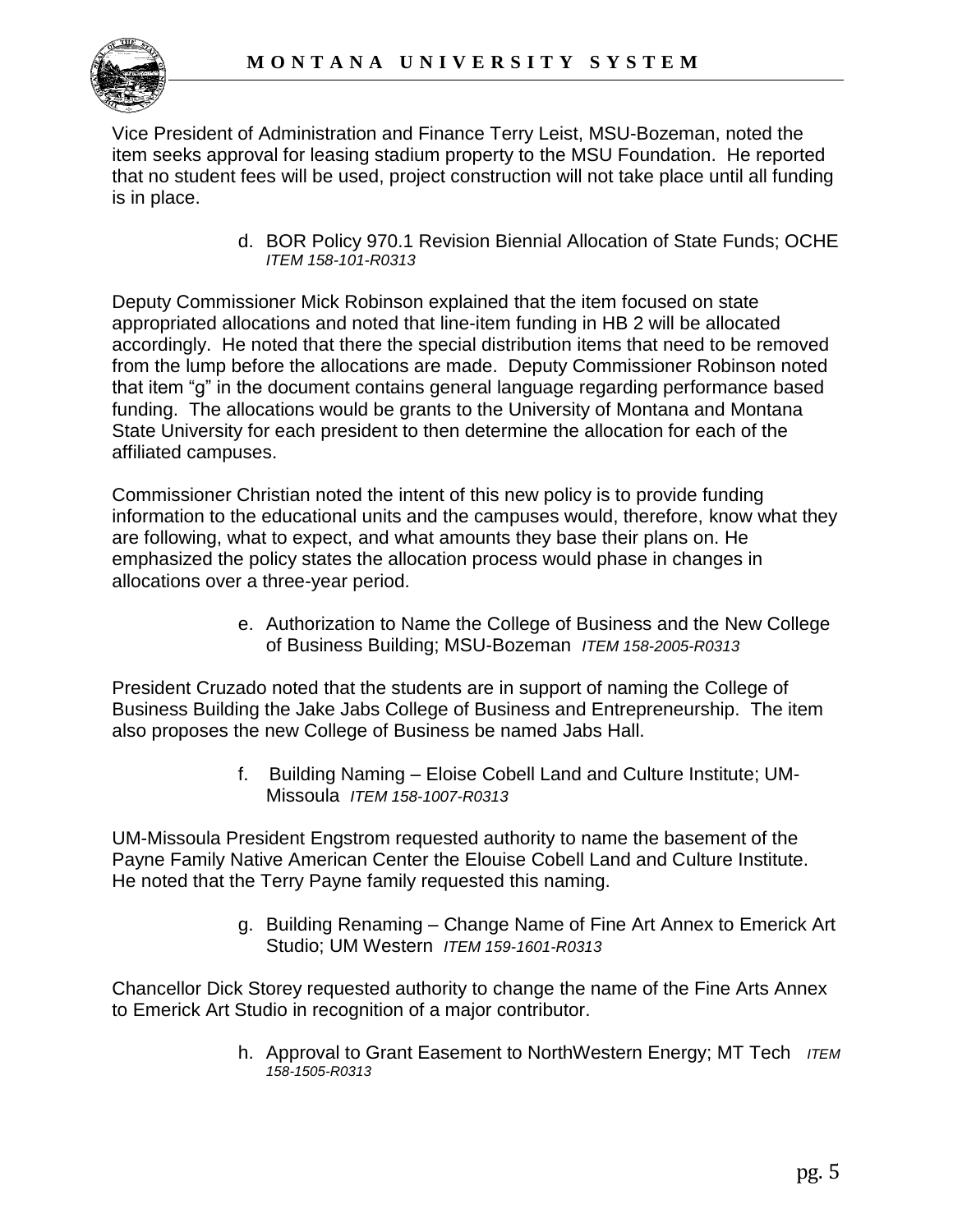

Chancellor Blackketter noted this is a time sensitive request for authorization for MT Tech to grant an easement to NorthWestern for the purpose of providing natural gas service to a building located on the Highlands College campus.

# **CONSENT**

- a. Authorization to Upgrade North Hedges Elevator; MSU-Bozeman *ITEM 158-2001-R0313*
- b. Information Technology Lease; MSU-Bozeman *ITEM 158-2002-R0313*
- c. Strand Union Ballroom Renovation; MSU-Bozeman *ITEM 158-2004- R0313*

# **INFORMATION**

Chancellor Dick Storey announced that UM-Western received notice the campus has been awarded a FEMA grant and that they will bring forth more information to the May board meeting.

a. Collaborative Public Spaces; MSU Bozeman

Deputy Commissioner Robinson explained this is for approval to proceed with projects focused on improvements to campus facilities that receive general authority.

Commissioner Christian told the board his office would bring a policy change forward that would likely increase the authority amount that can be given at the commissioner's office, per the board's request at the July 2012 retreat.

b. Smart Buildings Initiative Update – Zach Brown and Bryn Hagfors.

UM students Zach Brown and Bryn Hagfors told the board the intent of this initiative has been to help incentivize campuses to make old buildings more efficient and to reinvest the savings. They noted their intentions to bring a policy change recommendation before the board. They explained that the infrastructure needs to be in place in order to determine the level of savings. Priority lists are being made to decide what investments need to be made and in what order. Campuses throughout the system are participating and that senior students have focused on energy efficiency projects as part of their capstone projects.

UM-Missoula Associate Vice President for Administration and Finance Rosi Keller noted the accounting methods used would incentivize campuses to reinvest the recharge funds or transfer the funds into a plant fund with the intent of using those funds for campus projects.

Deputy Commissioner Robinson noted that he is working with Rosi Keller in the development of the accounting methods which will need to be specific to each campus.

c. Student Fee Submittal Timeline Discussion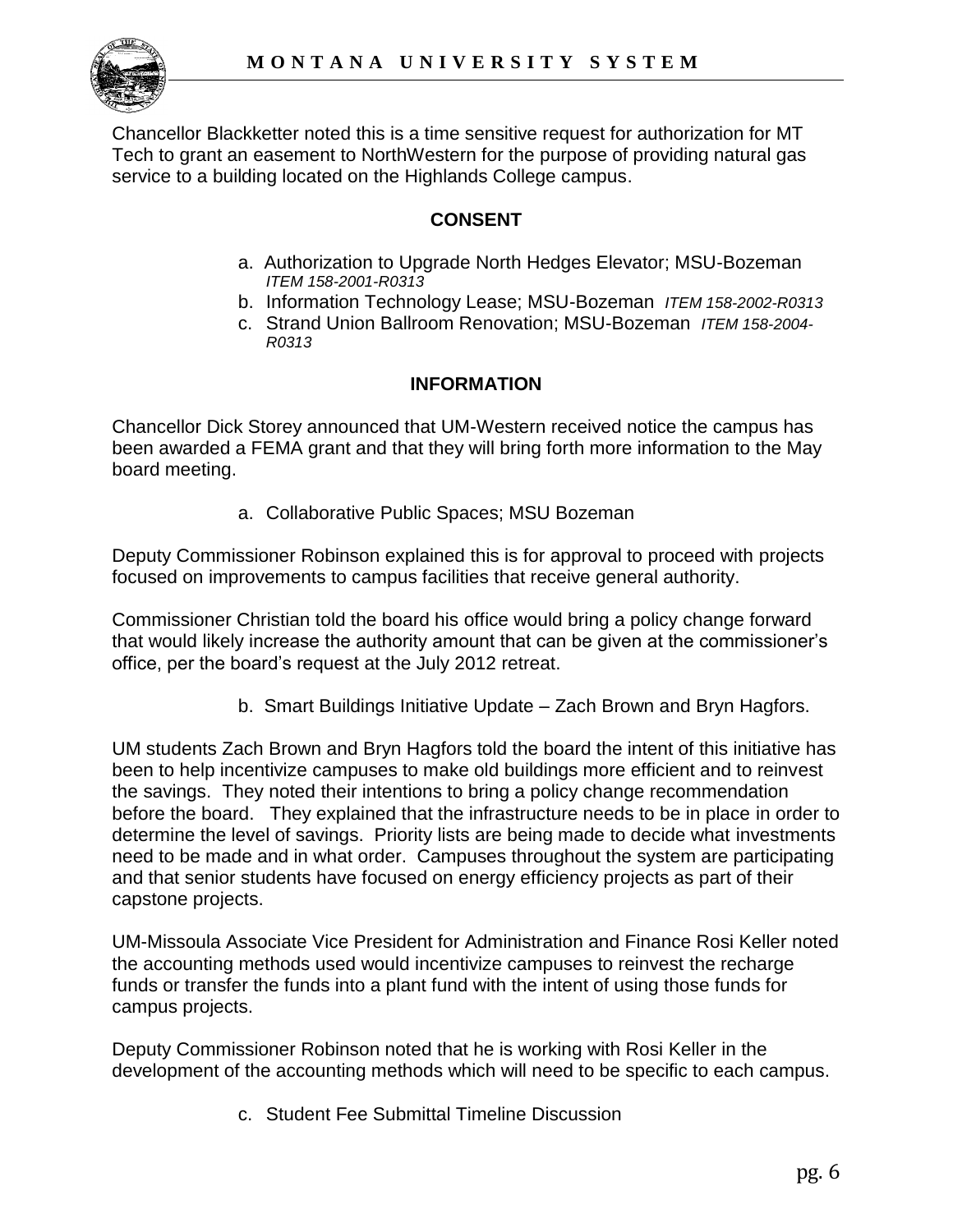

Students Kiah Abbey, MSU, and Bryn Hagfors, UM, spoke on the timeline of when and how students' fees are submitted to the board. The current board policy is for all fee requests to be brought to the board every two years. They noted that student governments budget on an annual schedule and that the Montana Associated Students (MAS) would like to bring forth a potential amendment to BOR Policy 940.1 to allow the students to bring forth fee requests more frequently.

Regents Buchanan and Krauss noted concerns of allowing students to submit fee requests in off-cycle years and the cost for students to start increasing gradually. They said prioritizing funds is one of the roles of the student governments.

Commissioner Christian noted that he is supportive of student fees in accordance to board policy. He explained that the reason the policy was set up as it currently reads is that it is important for the board to view and evaluate the fees all at one time and to not view them one or two at a time. Commissioner Christian added that it is easier to allow the fees to expand exponentially over time if the board is looking at the fees just one at a time instead of comparing the overall impact in total.

Student Regent Thiel said he understood the importance of seeing the total picture of all fees submitted at one time, but also understood the requests by the students because of the turnover of the students leaders each year.

Regent Krauss noted the board still has the responsibility to control costs and was concerned that the board was trying to control costs, but then the student groups could request fees that could incrementally increase the costs to students.

# **Public Comment**

Secretary of State Linda McCulloch urged support for Regent Pat Williams' confirmation to the Board of Regents.

# **ACADEMIC RESEARCH AND STUDENT AFFAIRS COMMITTEE**

# **CONSENT**

- a. Level II Action Items (from January submission)
- b. Level I Memorandum

Deputy Commissioner Neil Moisey reminded the board that the Level I items are approved at the commissioner's office and lists moratoriums, and minor changes to programs or titles.

- c. Honorary Doctorates
	- UM-Missoula
	- MSU-Bozeman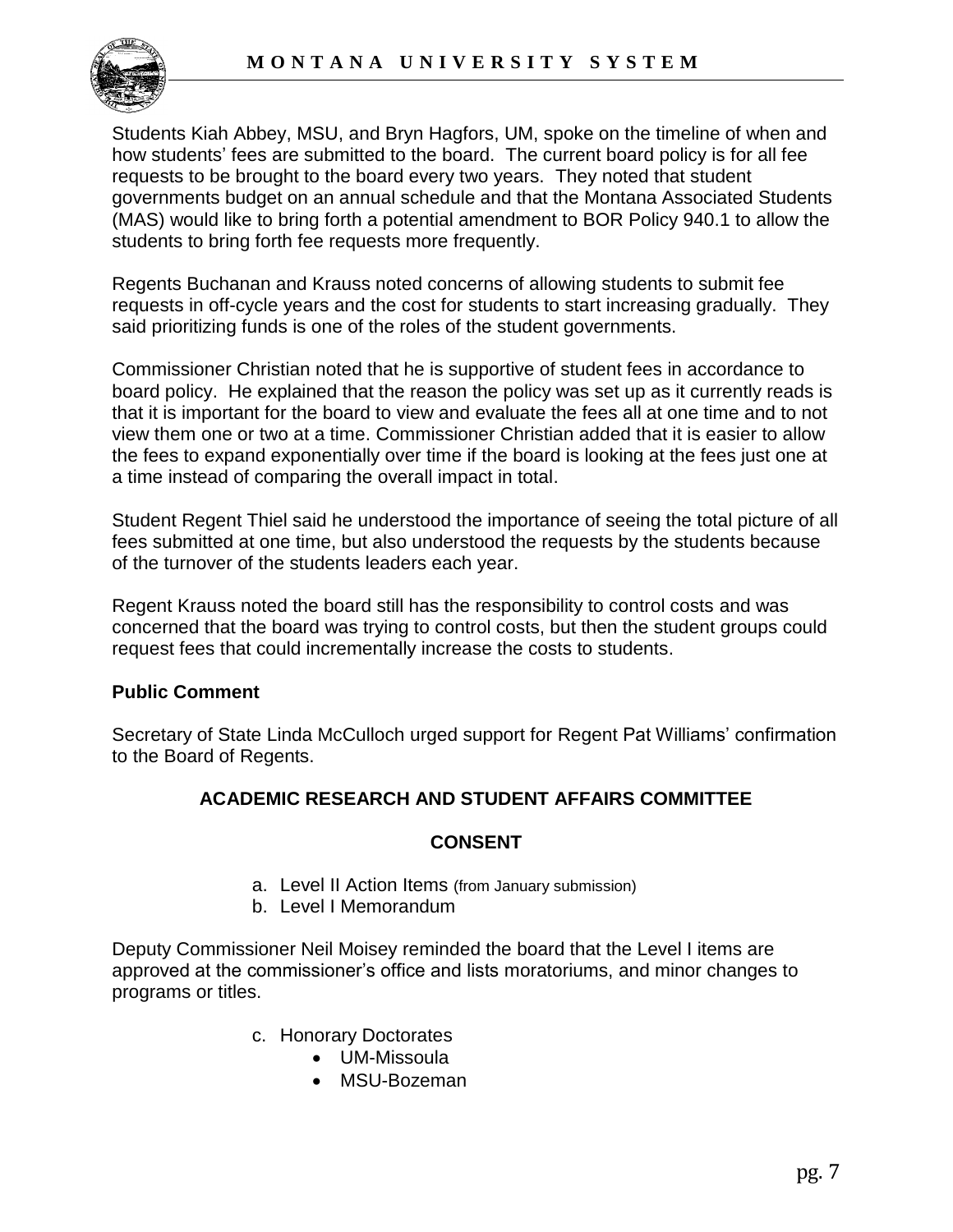

Presidents Engstrom, UM, and Cruzado, MSU, noted the honorary doctorate recipients have provided financial support and other contributions of loyalty to the perspective universities. The recipients will be honored at that May commencement exercises.

## **INFORMATION**

a. Level II Items for action in May

Deputy Commissioner Moisey noted the Level II items listed in the document will be brought back to the May board meeting for board approval.

b. AIMA Update – B. Foster

Brandi Foster, Director of American Indian and Minority Achievement, OCHE, spoke on collaborations with tribal colleges throughout Montana. She spoke on the advancement of American Indian and minority people through the academic, student service, human resource, and outreach efforts of the MUS.

Walena Old Person, Helena College UM, spoke on collaborative opportunities, awards and scholarships available for students for the purpose of mentoring and support programs for Native American students.

Chief Academic Officer Heidi Pasek, Great Falls College MSU, noted that Great Falls College MSU opened a center on campus that is focused on transition needs of Native American students.

Student Regent Thiel encouraged the Tribal Colleges to also have tribal student government groups.

> c. Veterans Workgroup Update – R. Muffick *Best Practices | MUS Veteran Student Data | Military Credit Acceptance*

Ron Muffick, Director of Student Financial Services, OCHE, presented information on the Veterans Workgroup that was created to ensure the MUS will continue to excel in providing services to veterans. He spoke on the importance of improving data on veterans in the MUS, for tracking veterans and dependents and for reviewing transferability of military training and courses. Director Muffick stressed that the MUS want to make sure veterans are getting the services they need. He noted the Veterans Initiative Best Practices for Campuses and reported he will be working with the chief academic officers on campuses to develop a policy with recommendations for services the MUS can provide to veterans. He will bring a policy recommendation to the board in May for approval.

d. Affordability Taskforce - College Scorecard *UM-Missoula | MSU-Bozeman*

Director Ron Muffick, OCHE, noted the Affordability Taskforce has been working for two years. Issues addressed by the group include: the perception of affordability and how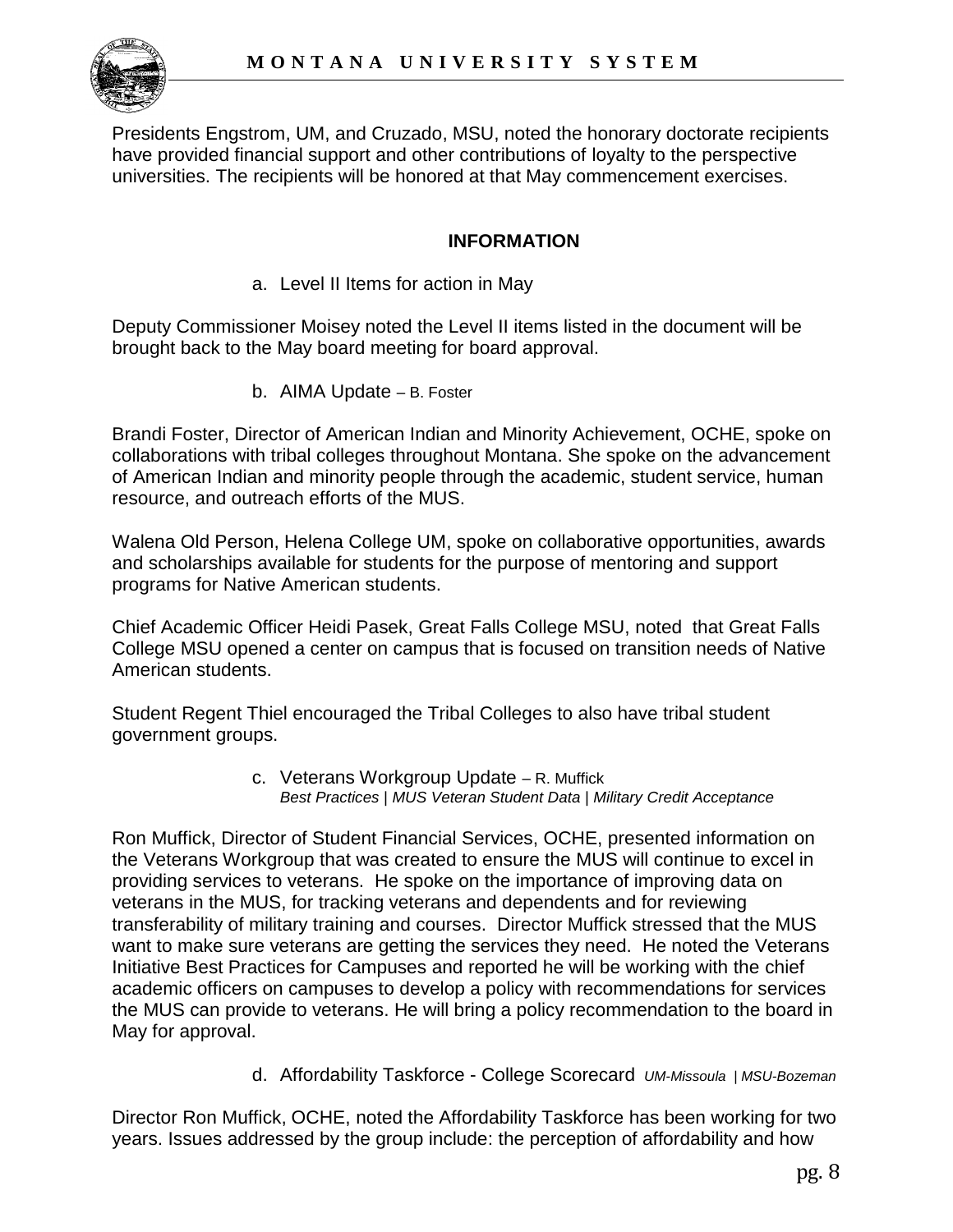

that differs whether you are a regent, student, legislator, or a family. He has been working with the Federal Department of Education on the usage of more data in determining the true cost of attendance at the individual campuses. Director Muffick is working with financial officers at the campuses with the compilation of data including tuition costs, fees, and other expenses, including living expenses. He noted that previously, the approach has been campus-by-campus and the MUS is now working toward an overall system strategy in addressing financial needs and assistance. Mr. Muffick said they are now beginning to analyze the data collected.

The board noted this is a high priority and to continue to be mindful of funding sources to provide services to veterans.

> e. Update on Collaborative Ph.D. in Material Science – Regent Buchanan and Neil Moisey

Deputy Commissioner Neil Moisey noted he is working with the three campuses, UM-Missoula, MSU-Bozeman, and MT Tech UM, on the Collaborative Materials Science Ph.D. process and that he is working with MT Tech in putting together the Business Plan that the Regents have made requests for and referenced in each of the Board meetings since August 2012.

The Board requested information from MT Tech (including a Business Plan) to address the following:

- 1. A Business Plan that includes revenues (including sources), detailed expected costs, and expected return on investment.
- 2. What the expected increase in revenues and costs are to an individual institution when granting Ph.Ds.
- 3. A needs assessment report.
- 4. Detailed local community and corporate financial support.
- 5. Information addressing the AAAS report recommendation for more resources, faculty, staff, technology and with clear expectation as to who would contribute to provide what.
- 6. Outline fundraising efforts.

Dr. Moisey noted his agreement with Chancellor Blackketter that there are two decisions the Board needs to make:

- 1. Approval of the Level II proposal to establish a Collaborative Ph.D. in Materials Science delivered by MSU-Bozeman, Montana Tech, and UM-Missoula; and
- 2. Specifically whether or not to authorize Montana Tech to grant a Ph.D. in Materials Science.

Deputy Commissioner Moisey stated by specifically authorizing and limiting Montana Tech to granting Ph.D.'s in Materials Science only (as opposed to general PhD granting authority), the Board would be acknowledging Montana Tech's capacity in a specifically defined area of research, faculty specialization, infrastructure capacity, and extramural funding opportunities in a collaborative and efficient use of MUS resources.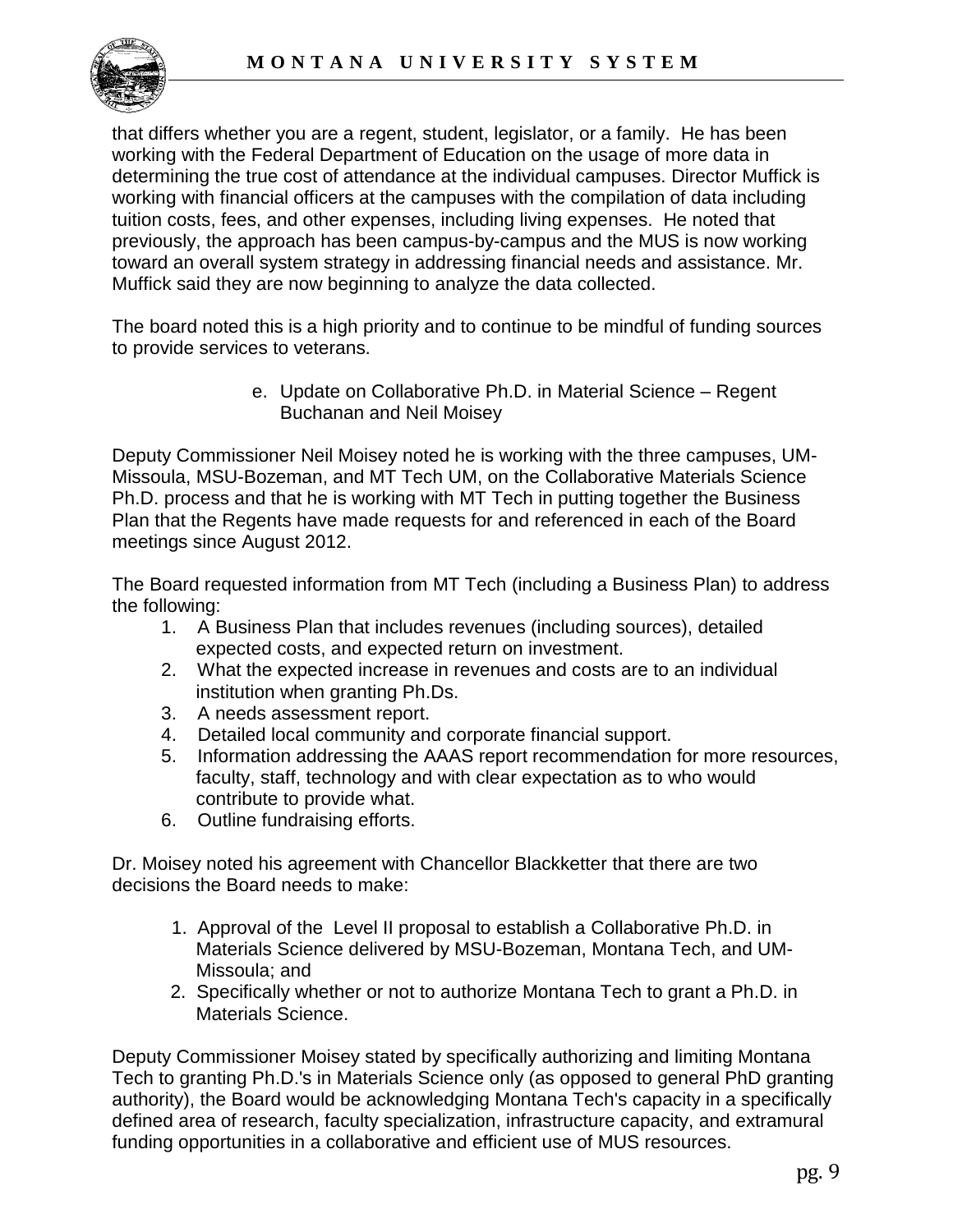

Dr. Moisey noted that this type of limited Ph.D. granting authority is, as Chancellor Donald Blackketter addressed, quite different from a broader Montana Tech Ph.D. granting authority, which would have far greater implications to not only the Montana Tech campus but also to the entire MUS. These implications are not just limited to potentially increased salary costs but also workload issues relative to the undergraduate mission as faculty would be expected to spend much more time on publishing, grant generation, and mentoring Ph.D. students.

Deputy Commissioner Moisey said as the Level II proposal works its way through the campus approval process, the board should see some changes to the submitted proposal as each campus looks at the specific and more general resource needs required to provide a high-level competitive degree program at the Ph.D. level.

Regent Buchanan strongly clarified that this needs to be two different decisions: Whether or not to offer a collaborative Ph.D. program in Materials Science; and framing the granting authority. Regent Buchanan clarified that the Board of Regents is **not** saying there will be a third Ph.D. granting institution in the MUS. He emphasized if the board agrees to authorize MT Tech to be one of the institutions to offer this Ph.D., that it would be a very limited degree that MT Tech could offer. Regent Buchanan noted the campus faculty senate processes should not be rushed, but that the board needs to receive the requested information before any decision is made.

Chancellor Blackketter told the board it is highly unlikely that MT Tech would qualify to meet the requirements to be a Ph.D. institution, and that this very limited degree is the only degree MT Tech is seeking authorization for. He noted that if this program was not successful at MT Tech, then the board and MT Tech should evaluate the arrangement to determine if the resources are being used wisely.

Chair McLean agreed there are two decisions to be made, according to the information given by Chancellor Blackketter.

Dr. John Neumeier, President of the MSU Faculty Senate, spoke on concerns of MSU-Bozeman faculty pertaining to the scarcity of resources and whether to use funds for this program at MT Tech. He stressed that Ph.D. programs also include strong, active research.

Jim Molloy, Governor Steve Bullock's policy advisory, expressed support of collaborating with the MUS and the governor's goal of increasing higher education degree completion to 60% by 2020. He requested convening the Board of Education this spring.

# **Public Comment**

• Sandy Osborne, chair of MSU Coalition of Union Faculty (CUF), spoke in support of compensation for faculty and the need to address compression and inversion issues.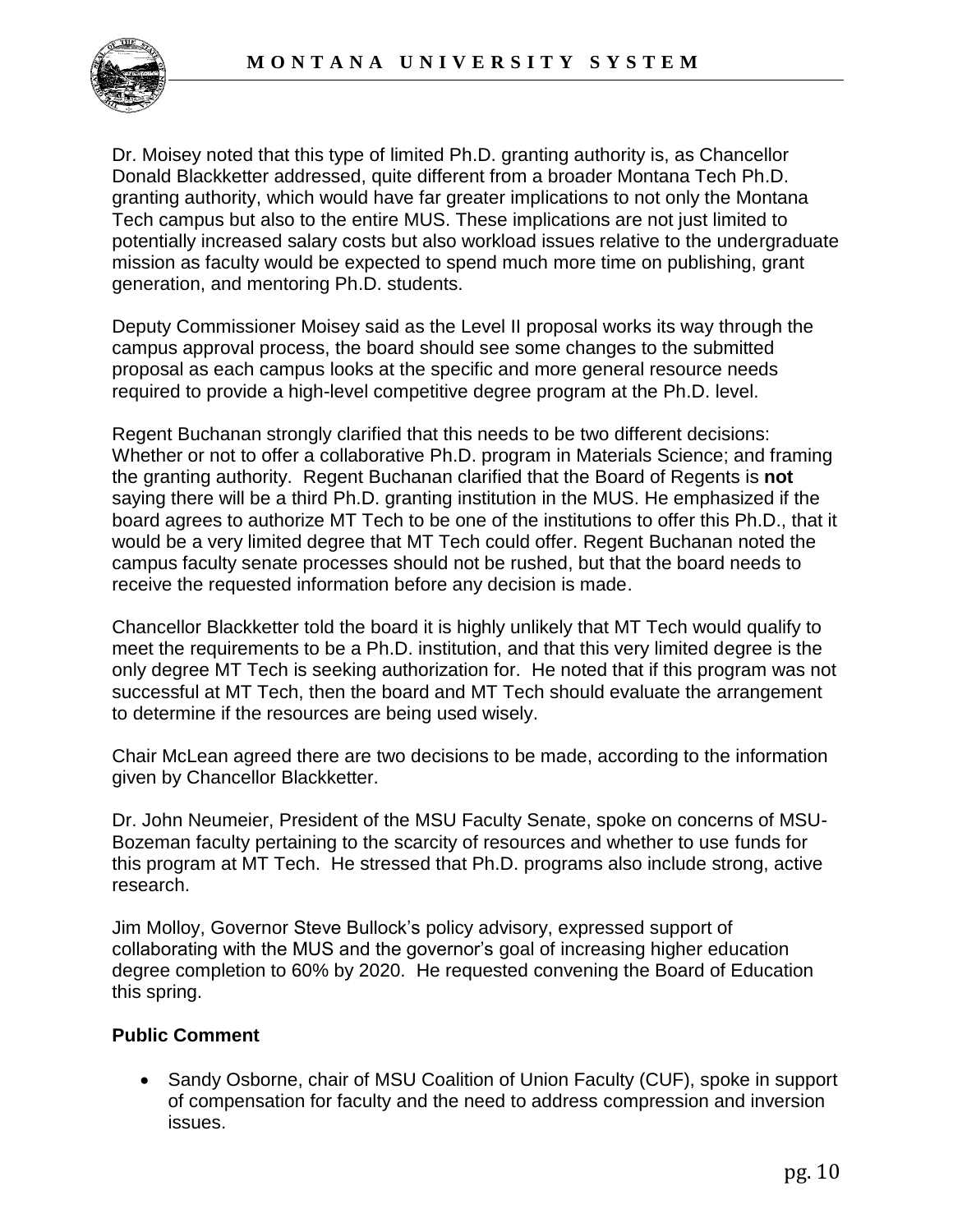

 Shane McManhy, UM-Western faculty, spoke of concern of graduation rates at UM-Western in relation to performance based funding and reminded the board to remain mindful of the smaller campuses.

Executive Session

MUS Litigation Report

The board met in executive session for the purpose of reviewing current litigation occurring within the system. The executive session was closed for the protection of individual privacy.

## **Friday, March 8**

The Board reconvened at 8:30 AM.

President Stefani Hicswa, MCC, was recognized for her service to Miles Community College. President Hicswa has accepted a position in Powell, Wyoming.

# **TWO-YEAR EDUCATION & COMMUNITY COLLEGE COMMITTEE**

#### **INFORMATION**

a. Creating Two-Year College Awareness – J. Cech, T. Warner, A. **Connole** 

Student Regent Joe Thiel noted Strategies 360 has been working with the university system to improve marketing of two-year education throughout the system and is conducting a pilot project at City College at MSU-Billings.

Chancellor Rolf Groseth noted the effort of rebranding and renaming two-year campuses and the state-wide marketing plan. The intent of the pilot program done at City College will be to test the media to determine the best method in getting the message out and creating better public awareness of the comprehensive two-year mission available through City College. The campaign will focus on working with latedeciders as well as early deciders to college enrollment.

Annie Cannole, Strategies 360, reported that she has worked with the College!Now team to determine best practices for engaging non-traditional prospective students, increase enrollment and how to fill capacity. She noted the six-month pilot program will work with a set of metrics to follow and will create a mid-term assessment. Metrics used will include how people respond to the advertising, tracking the ads, and targeted messages specifically for veterans. Based on the data collected from the City College pilot project, Strategies 360 and the project leadership team will make recommendations to expand the marketing and public relations pilot to include the other six colleges which have been expanding their comprehensive two-year mission.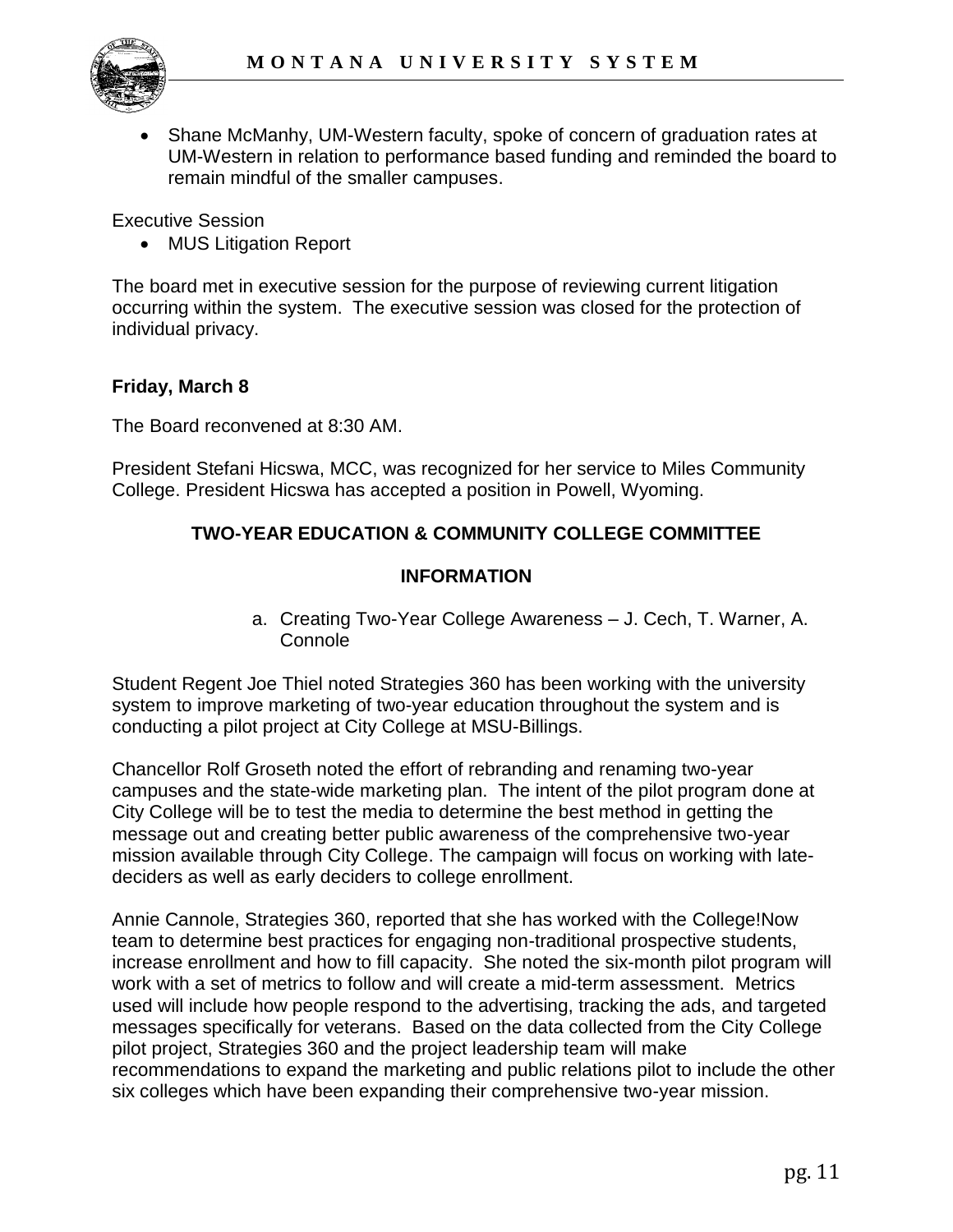

b. Developmental Education Reform Taskforce – J. Cech, N. Moisey

Deputy Commissioner Moisey noted the Developmental Education Reform Taskforce is focused on remediation issues, student retention, and time-to-degree.

Dr. Sharon O'Hare, UM, gave a presentation on the progress of the taskforce and gave a preview of future goals. System-wide goals include: developmental education; consistency of requirements for developmental education instructors; consistency of oversight for developmental education courses and services; standardized annual reporting to the BOR on student success and; completion of college courses overall.

Subcommittees of the taskforce will focus on: determining the definition of college readiness; transitioning from high school to college; assessment and placement models used in the MUS; developmental education models that work in Montana; developing a system-wide approach for evaluating performance; system-wide plan for student support, advising and implementation and; specific standards related to consistency across the system. She noted the taskforce will draft system-wide recommendations, working closely with the Office of Public Instruction (OPI), which will assist in evaluating the effectiveness of programs and support.

Discussion followed on effective system-wide communication with perspective students, OPI, parents, and high school counselors; consideration of offering short-term summer courses to help prepare students for college readiness and; how to assess students in high school to determine those that need additional preparation for college.

Dr. O'Hare noted the Smarter Balance project addresses many of the issues raised, while focusing on preparing and assessing students in the junior year of high school.

Deputy Commissioner Moisey noted that most states are participating in the Smarter Balance project assessments, focusing on K-12 and higher education partnerships. He stressed that the relevant assessment is in the 11th grade of high school, which essentially allows high schools to offer additional course work and to signal to the identified students that they need more work to become college ready. Dr. Moisey said offering something in summer, prior to college entrance, has been discussed He noted that the Smarter Balance assessments will give a greater indication of where the weaknesses are and, consequently, what type of remediation the students need.

Dr. O'Hare noted that UM is piloting a program called "Ed Ready" through the Montana Digital Academy in which high school seniors whose scores fall beneath a specific threshold will be encouraged to take courses to work on needed skills. This program then assigns a personal coach, funded by the Gates Foundation, to work directly with the students.

Student Regents Thiel noted there are multitude interventions throughout the MUS, but the MUS now has the data to assess the success of the different methods.

Chair McLean noted strong interest in offering this in high schools across Montana, and recommended carefully drafting a list of things that all students in Montana need to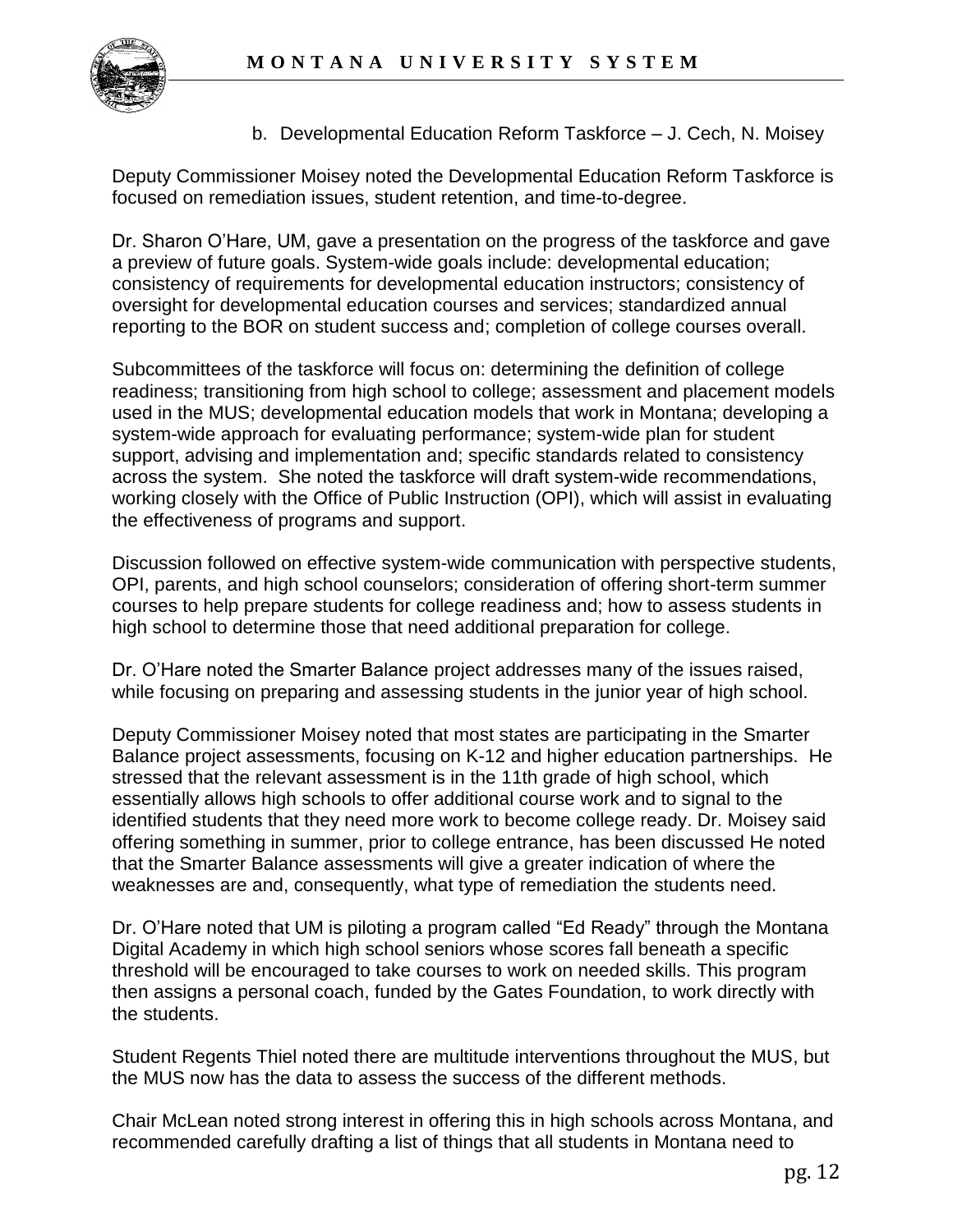

know. She stressed that every high school teacher needs to know what exactly what their students need to know so that teachers can teach success by design rather than by chance.

In response to concerns of how this applies to non-traditional students, Dr. O'Hare responded that the group is dealing with and recognizing that 'One Size Does Not Fit All' for the students (non-traditional students), nor for all campuses. She said it is necessary to keep in mind that campuses' populations are different.

c. Workforce Development Initiatives and Report

President Cruzado noted the Workforce Development Taskforce is exploring working opportunities, particularly in eastern Montana, including support of business and industry growth, offering noncredit workforce training courses and two-year certificates and degrees in energy related fields. She also said she and Deputy Commissioner John Cech have been working to expand the Workforce Development Taskforce and have most recently added Pam Bucy, Commissioner of Labor and Industry for Montana and Meg O'Leary who is the Director of the State Department of Commerce. Additional new members include a representative of the State Chamber of Commerce and a representative of the State Workforce Investment Board.

d. Dual Credit Update and Discussion

Sue Jones, OCHE, gave a presentation on the expansion of dual enrollment programs and tracking enrollment in the programs. She noted that goals in the Comprehensive Mission Expansion Plans included campuses increasing dual enrollment opportunities, including offering dual enrollment course statewide in via on-line delivery, through MTDA, through high schools, or through enrollment as an early college student at a local two-year college or university. She noted this results in significant cost savings for students and provides options for high schools that may not necessarily be able to offer a wide variety of courses.

# **ACTION**

#### a. Adoption of Comprehensive Mission Expansion Plans Presented January *ITEM 158-102-R0313| Mission Expansion Plans from January Meeting*

Student Regent Thiel noted he would like Deputy Commissioner Cech to work with the campuses to ensure adoption and report regularly on the progress of the plans. Regent Thiel referenced the item description which calls for regular reporting twice a year during the November and May Board of Regents meetings. He also recognized some of the initiatives require extra funds and the Board will need to monitor and continue to discuss how the initiatives can be supported financially and where the funding would come from.

Complete College America - *Bruce Vandal*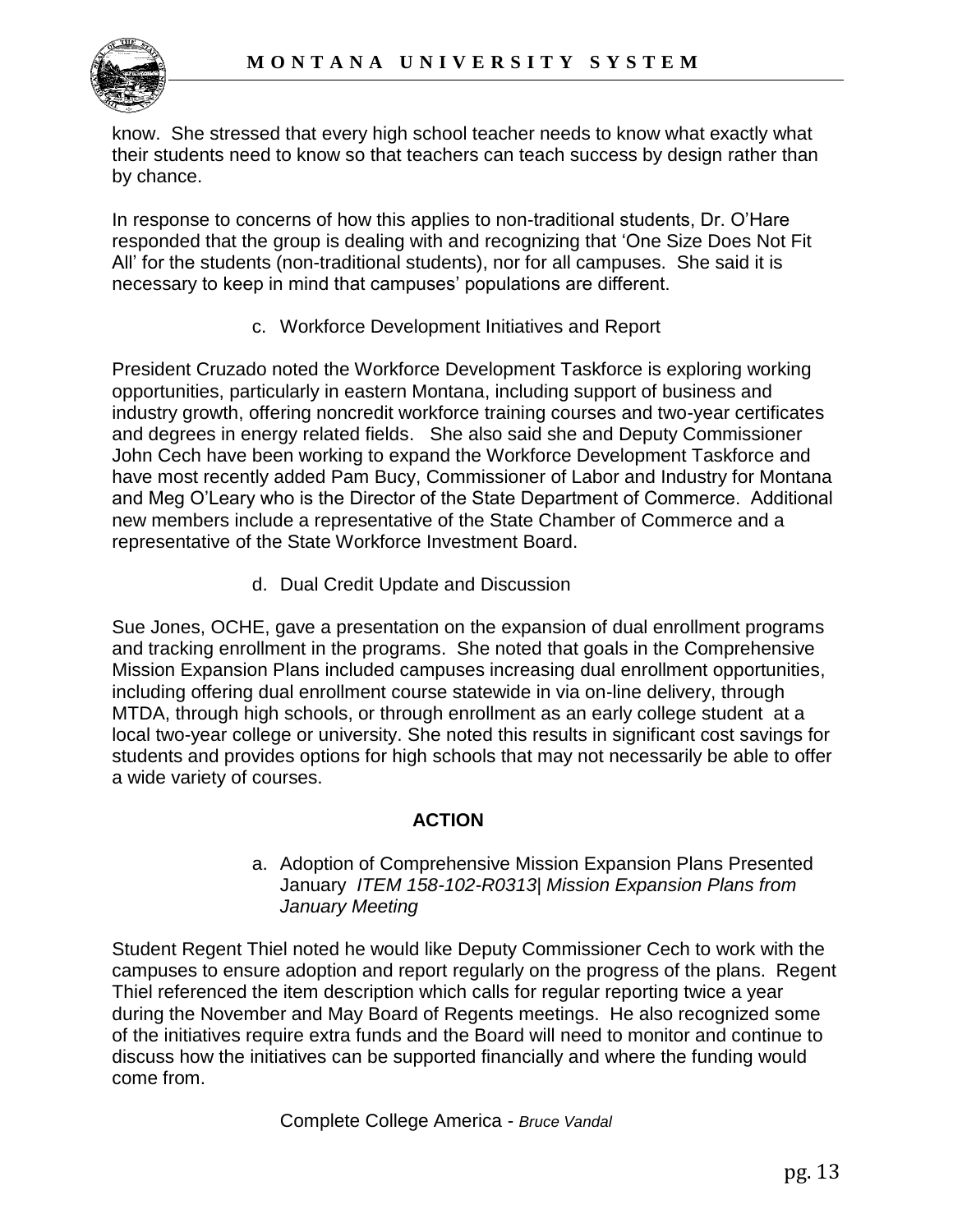

Bruce Vandal, Vice President of Complete College America, gave a presentation entitled "Setting a State Agenda for College Completion." He noted the Complete College America was created to work with states to increase their college completion levels in response to President Obama's goal to have 60% of U.S. high school graduates obtain a higher education degree or credential.

Mr. Vandal noted it is critical to set expectations in order to create the conditions for reform. Steps need to include: setting state-wide goals for completion, aligning resources with performance outcomes, and setting the right metrics for post secondary success. He noted the importance of gathering data on students in the classroom, including income level and socioeconomic status. He said strategies need to be developed to shorten time-to-degree, increase transfer rates and to make sure there are not wasted credits. Mr. Vandal stressed the importance of incorporating some form of performance-based funding and to align financial aid with completion.

Mr. Vandal reported that barriers to completion include: long remedial education sequences, how well those students complete the remediation, and the length of time to degree completion. He noted that too often part time students rarely earn a credential. Next steps would include setting completion goals, use metrics to measure progress, create a state plan, and implement performance based funding. Mr. Vandal noted that a letter from the governor would be needed in order to enlist Montana in the Alliance, followed by forming a team comprised of state policymakers, higher education leaders, and business representatives.

Discussion followed regarding: the need to create financial incentives for students to take 15 credits; creation of an advising structure to encourage students to take more credits; create academic pathways and; how to customize this program specific to Montana.

Chair McLean asked the board if they would agree by consensus to become partners with Complete College America. The board agreed unanimously by consensus.

Staff and Compensation Consent Agenda

#### Staff Items

- a. UM-Missoula *ITEM 158-1000-R0313*
- b. MT Tech *ITEM 158-1500-R0313*
- c. Professor Emeritus of Music: Alexander; UM-Missoula *ITEM 158-1010-R0313*
- d. Professor Emeritus of Music: Boyd; UM-Missoula *ITEM 158- 1011-R0313*
- e. Professor Emeritus of Wildlife Biology: McClelland; UM-Missoula *ITEM 1012-R0313*
- f. OCHE *ITEM 158-100-R0313*
- g. MSU-Bozeman *ITEM 158-2000-R0313*

Regent Tuss moved approval of the staff items a-g. Motion passed 6-0.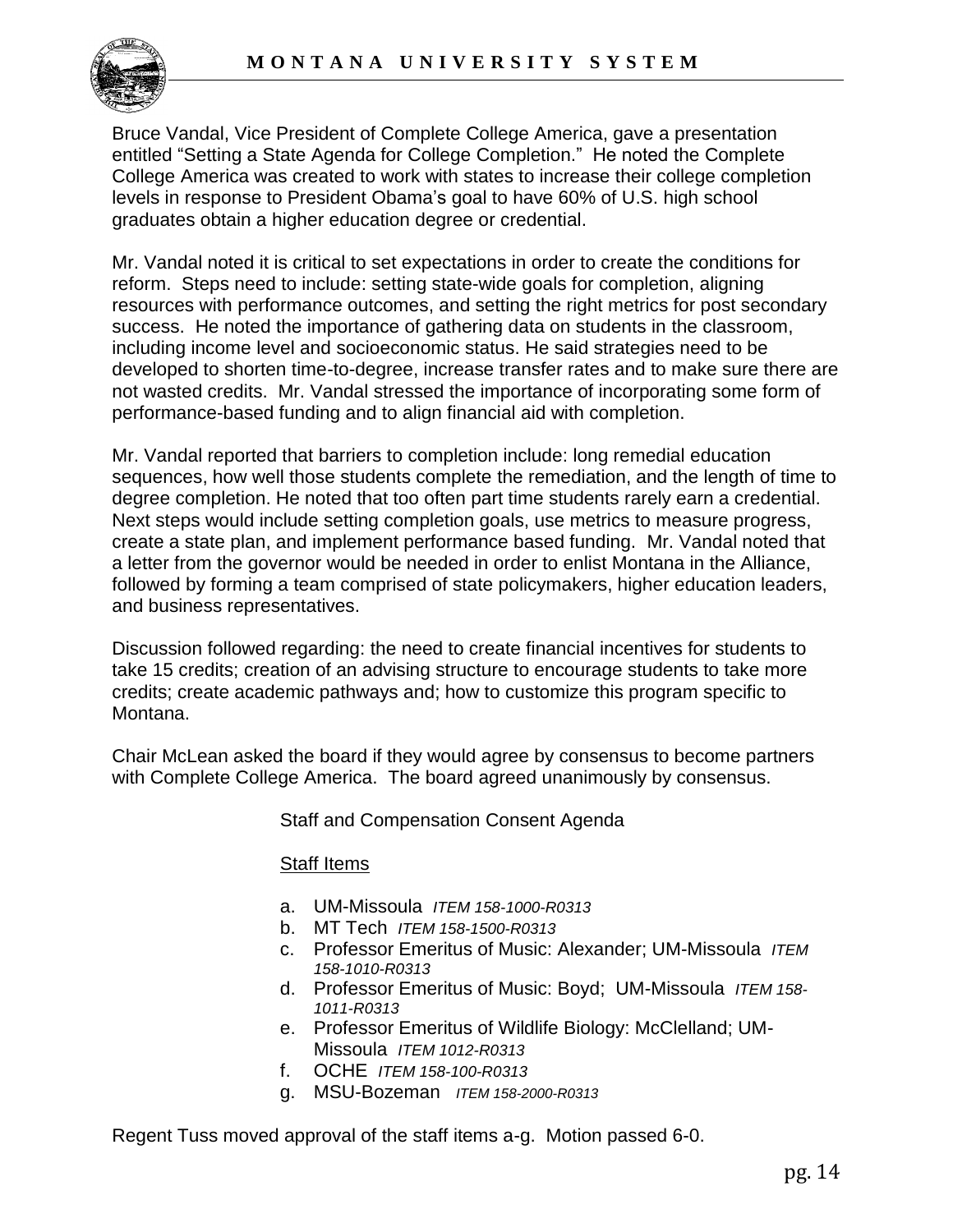

# **COMMITTEE REPORTS**

 **Two-Year Education and Community College Committee Report**

# **ACTION**

Adoption of Comprehensive Mission Expansion Plans Presented January *ITEM 158-102-R0313| Mission Expansion Plans from January Meeting*

Regent Thiel moved approval of ITEM 158-102-R0313. Motion passed 6-0.

 **Administrative, Budget, and Audit Oversight Committee Report**

## **ACTION**

a. Operating Agreement Between MT Tech and MT Tech Foundation; MT Tech *ITEM 158-1502-R0113* 

Regent Thiel moved approval of ITEM 158-1502-R0113. Motion passed 6-0.

b. Alumni Coliseum Lease Authorization; MT Tech *ITEM 158-1503-R0313* 

Regent Buchanan moved approval of ITEM 158-1503-R0313. Motion passed 6-0.

c. Stadium Paving Project; MSU-Bozeman *ITEM 158-2007-R0313* 

Regent Buchanan moved approval of ITEM 158-2007-R0313. Motion passed 6-0.

d. BOR Policy 970.1 Revision Biennial Allocation of State Funds; OCHE *ITEM 158-101-R0313*

Regent Krauss moved approval of ITEM 158-101-R0313. Motion passed 6-0.

e. Authorization to Name the College of Business and the New College of Business Building; MSU-Bozeman *ITEM 158-2005-R0313* 

Regent Buchanan moved approval of ITEM 158-2005-R0313. Motion passed 6-0.

f. Building Naming – Eloise Cobell Land and Culture Institute; UM-Missoula *ITEM 158-1007-R0313*

Regent Tuss moved approval of ITEM 158-1007-R0313. Motion passed 6-0.

g. Building Renaming – Change Name of Fine Art Annex to Emerick Art Studio; UM Western *ITEM 159-1601-R0313*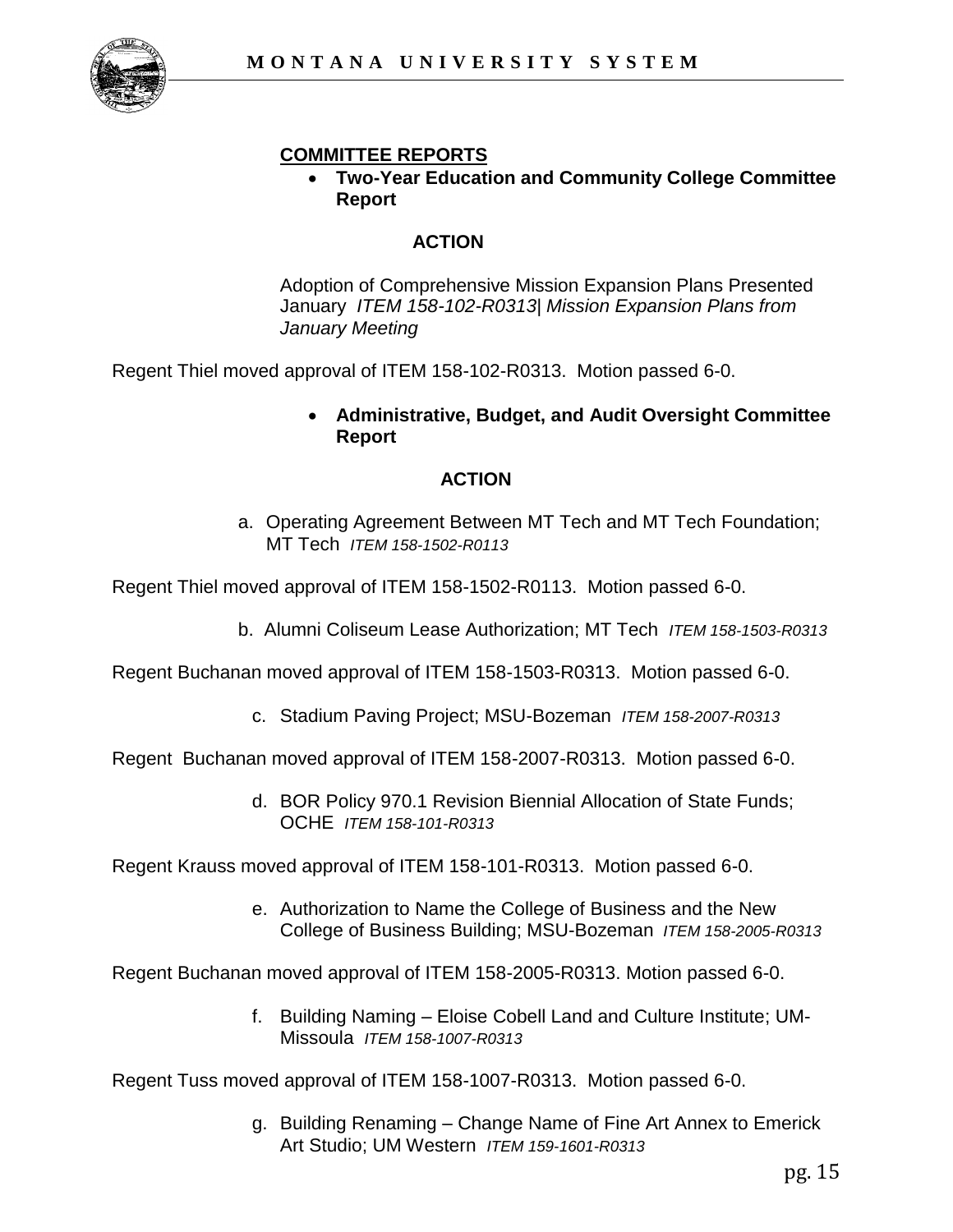

Regent Thiel moved approval of ITEM 159-1601-R0313. Motion passed 6-0.

h. Approval to Grant Easement to NorthWestern Energy; MT Tech *ITEM 158-1505-R0313* 

Regent Tuss moved approval of ITEM 158-1505-R0313. Motion passed 6-0.

## **CONSENT**

- a. Authorization to Upgrade North Hedges Elevator; MSU-Bozeman *ITEM 158-2001-R0313*
- b. Information Technology Lease; MSU-Bozeman *ITEM 158-2002-R0313*
- c. Strand Union Ballroom Renovation; MSU-Bozeman *ITEM 158-2004- R0313*

Regent Krauss moved approval of the consent agenda items a-c. Motion passed 6-0.

## **Academic, Research, and Student Affairs Committee Report**

# **CONSENT**

- a. Level II Action Items (from January submission)
- b. Level I memorandum
- c. Honorary Doctorates
	- UM-Missoula
	- MSU-Bozeman

Regent Buchanan moved approval of the consent agenda items a-c. Motion passed 6- 0.

Chair McLean explained that next on the agenda are two student residency appeals. The board had received the commissioner's decision and the written appeal, with supporting documents, submitted by the student. She noted the board will address each appeal separately. The issue before the Board, in each of these, is solely to determine whether to hear these appeals at a later meeting. Chair McLean stated that BOR policy does not require the Board to entertain the appeals if they are satisfied with the commissioner's review and decision. She reminded the board that the appeals are confidential so the board would not address the students by name, nor identify the campus involved, nor would the board address the facts or the specific issues today.

Chair McLean noted that the sole issue today is whether any regent believes the issues addressed in the commissioner's decision need further review at the Board level; If the board does not wish to hear a specific appeal at the BOR level, it is not necessary to make a motion. A lack of action on the board's part will signify that the board's decision is to not hear the case.